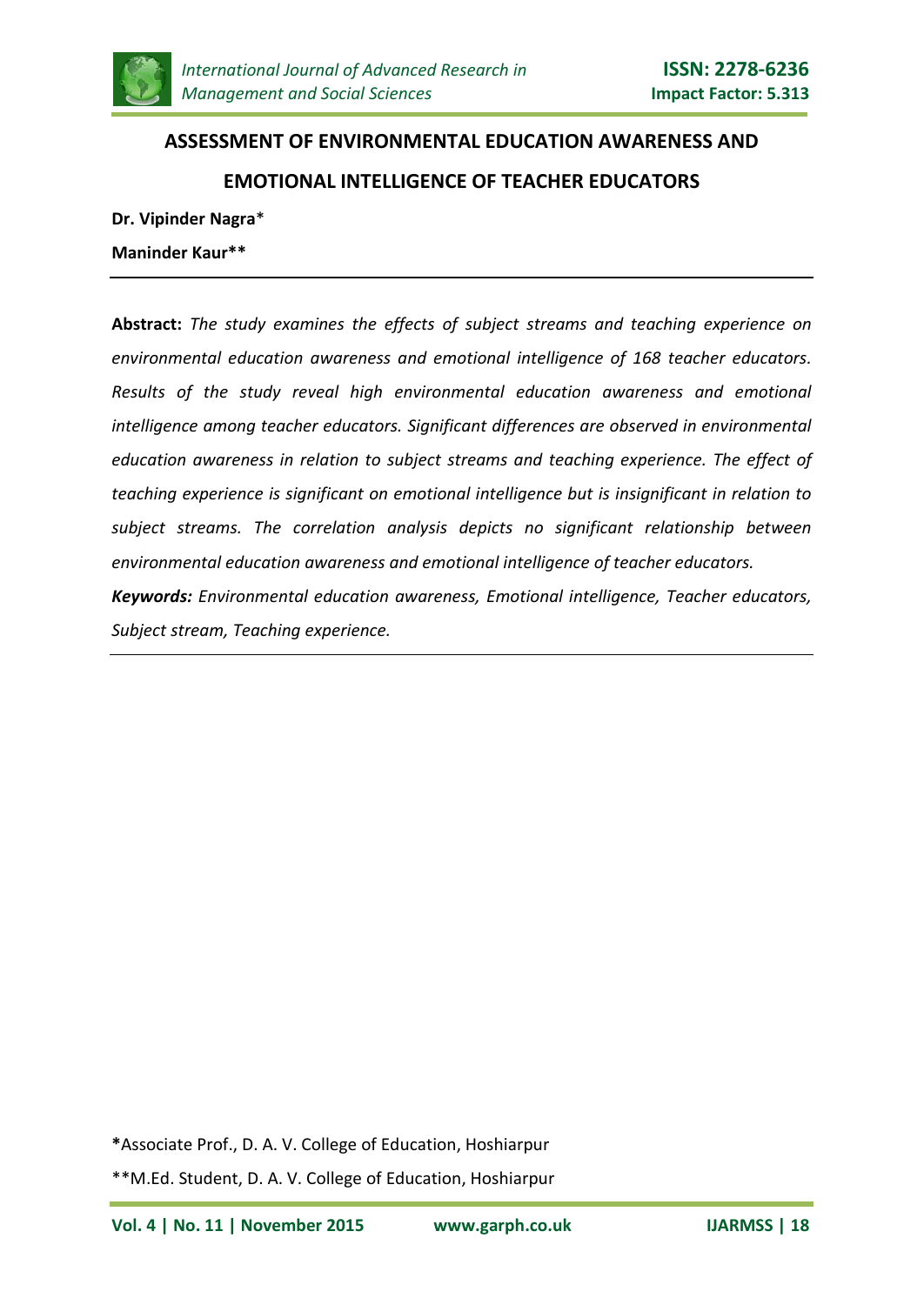

## **INTRODUCTION**

The increasing pressure on natural resources for satisfying the needs of growing population has posed threat to the mankind. Today environmental issues have to be seriously solved for healthy and happy living of the present and future generations. Environmental knowledge and awareness should be generated through education i.e., environmental education, a much needed strategy for ecological development, environmental improvement and protection as well as prevention of environmental degradation. The behavior of human being is very much controlled, directed and guided by an intelligent and synthesized functioning of his own emotions and mind. Thus, emotional intelligence plays a very important role in raising environmental awareness among all individuals in the society.

Emotional intelligence is an ability to monitor one's own and other's feelings and emotions, to discriminate among them and to use the information to guide one's own thinking as well as actions. Therefore, a proper management of emotional intelligence is necessary for all teachers to get rid from all the environment related problems. Teacher educators plays an important role in educating the future teachers about environment, its related problems and solutions which is possible only when they themselves have the necessary level of environmental education awareness. Emotionally intelligent teacher educators will be able to express his/ her feelings or emotions for the well being of the environment i.e. to solve environment related problems, and will be able to convince the society to protect, preserve and conserve the earth's environment.

Studies by Patel and Patel, (1994); Patel and Patel, (1995); Todt, (1996); Patel, (1999); Owens, (2000); Pradhan, (2002); Sandhu and Dhillon (2005); Duckitt and Linda (2006); Larijani, (2010); Nagra, (2010a); Saxena and Srivastava,(2012); Nagra and Singh, (2013); Nagra and K. Kaur, (2013); Nagra and I. Kaur, (2013); Nagra and R. Kaur, (2014) and Sinha and Ali (2013) mainly focus on measuring the knowledge or awareness level of teachers while very few concentrate towards emotional intelligence (Edannur 2010; Mahmoudi 2011; Hans et al. 2013; Paul & Thavaraj 2015) or knowing the relationship between these components (Sharma, 2014) along with demographic variables. Thus, the present study is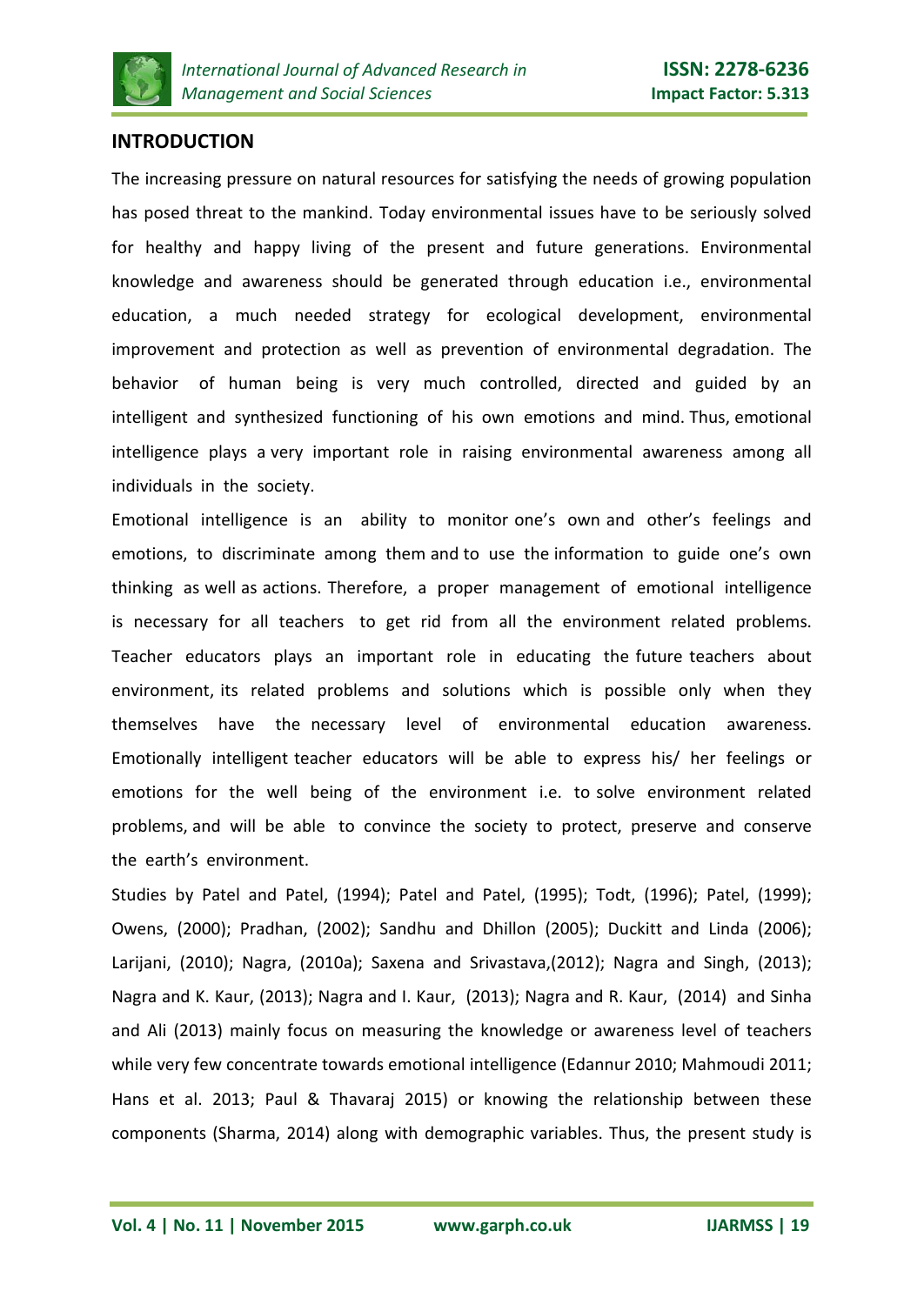

conducted to study the relationship between environmental education awareness and emotional intelligence in relation to subject streams and teaching experience.

#### **RESEARCH DESIGN**

The study was conducted on a random sample of 180 elementary school teachers of Hoshiarpur District. Standardized Environmental Education Awareness Test (Nagra 2010b) was used to determine the level of environmental education awareness. The reliability coefficient was found to be 0.99 and the value of suitability ranged from 0.97 to 1 which showed that the test had content validity and concurrent validity was 0.63. The test comprised of 100 multiple choice items, with four choices, related with different aspects of environment specifically areas such as biosphere, energy conservation, pollution (air, water, soil, and noise), conservation of natural resources including wild life, population, and general environmental concepts. Each correct response carried one mark and incorrect response a zero mark. Thus, the maximum score a participant could score was 100. The standardized table in the test categorized the environmental education scores as very high (68 and above), high (62-67), above average (56-61), average (47-55), below average (41- 46), low (35-40) and very low (34 and below)**.**

Emotional intelligence scale by Hyde et al. (2002) was used. The scale consisted of 34 items scored as 5 for strongly agree, 4 for agree, 3 for undecided, 2 for disagree and 1 for strongly disagree. The test-retest reliability was noted to be 0.88 and the scale was content validated. The emotional intelligence scores were distributed into high (85 and above), moderate (52-84) and low (51 and below) levels.

The data collected through the tools was subjected to statistical analysis and results were drawn out.

#### **RESULTS AND CONCLUSIONS**

Mean, standard deviation of the total sample and relevant sub samples was computed and differences between groups were calculated by applying t tests. Pearson's coefficient of correlation was applied to find the correlation between environmental education awareness and emotional intelligence of the total sample as well as the sub samples.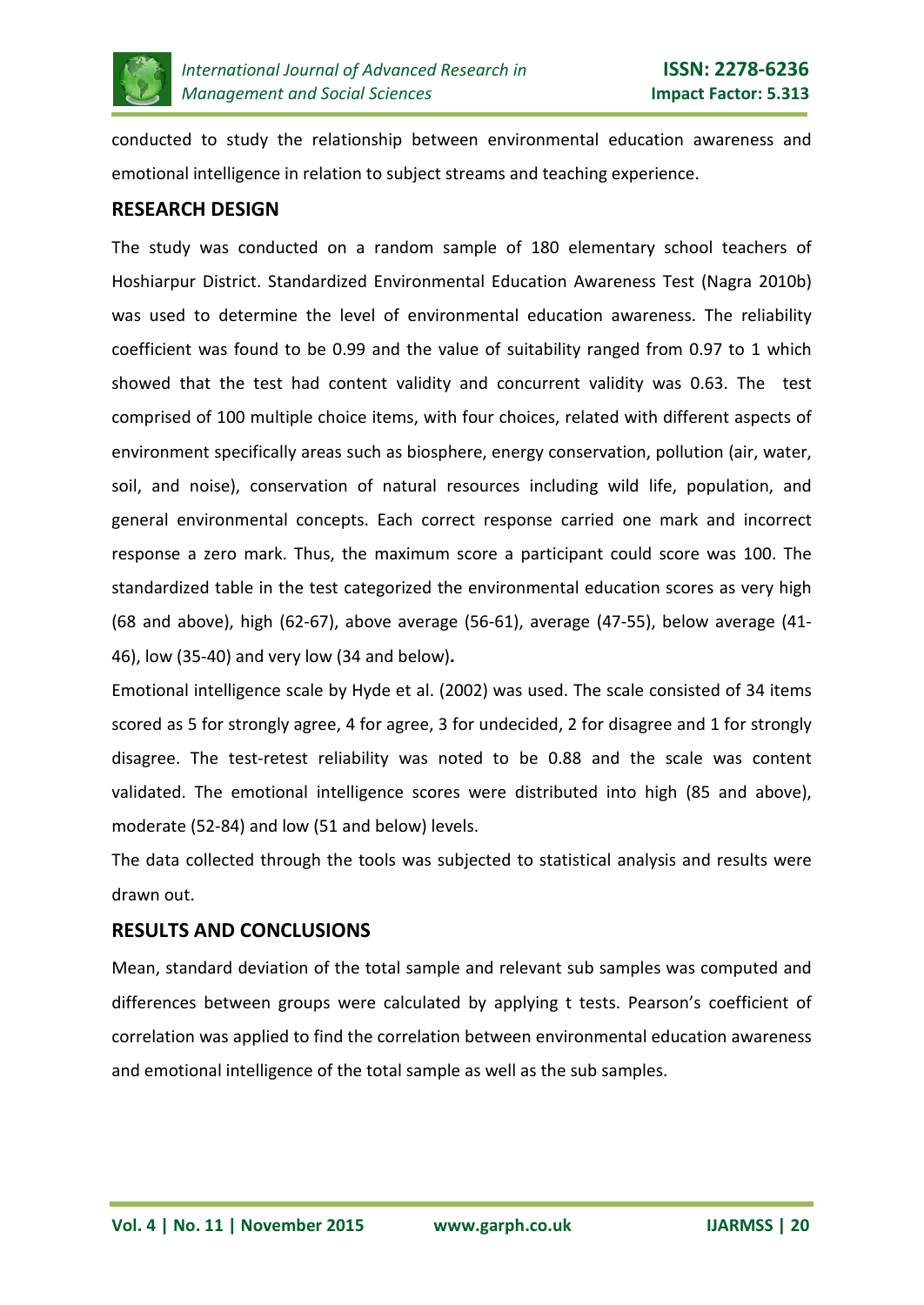

#### **Table -1. Test of Significant Difference for Environmental Education Awareness and**

| <b>Environmental Education Awareness</b> |     |                          |       |                      | <b>Emotional Intelligence</b> |       |                      |          |
|------------------------------------------|-----|--------------------------|-------|----------------------|-------------------------------|-------|----------------------|----------|
| Groups                                   |     | Total Sub-Samples   Mean |       | Standard             | t-value                       | Mean  | Standard             | $t-$     |
|                                          | (N) |                          | (M)   | deviation $(\sigma)$ |                               | (M)   | deviation $(\sigma)$ | value    |
| Total                                    | 168 |                          | 66.12 | 8.58                 |                               | 153.5 | 9.03                 |          |
| Subject                                  | 78  | Science                  | 70.18 | 5.65                 | $10.54**$                     | 148.7 | 13.43                | 2.29     |
| streams                                  | 90  | <b>Humanities</b>        | 62.39 | 3.54                 |                               | 144.7 | 8.48                 |          |
| Teaching                                 | 71  | Above 10 yrs             | 70.14 | 8.48                 |                               | 159.2 | 10.3                 |          |
| Experience                               | 97  | Below 10 yrs             | 62.61 | 9.19                 | $5.47**$                      | 147.2 | 10.6                 | $7.37**$ |

#### **Emotional Intelligence**

∗∗ Significant at 0.01 level

Results in Table-1 highlight that the total mean score of sample for environmental education awareness and emotional intelligence falls in high level category (compared from tools used). This suggests that teacher educators of Hoshiarpur district possess high level of environmental education awareness and emotional intelligence. Results of study by Sundaravalli (2012) also reveals high level of environmental education awareness among teachers while results of studies by Hans et al. (2013); Krishanakumar & Lalitha (2014) and Nagra & Kumar (2015) depict high emotional intelligence among teachers.

Likewise, Table -1 also shows that the mean scores of science and humanities teacher educators are significant (t=10.54) at 0.01 level for environmental education awareness but insignificant for emotional intelligence (t=2.29) at 0.01 level. This suggests that science teacher educators have significantly higher environmental education awareness than humanities teacher educators. Results of studies conducted by Owens, (2000); Pardhan, (2002); Sandhu & Dhillon, (2005); Nagra, (2010a); Astalin, (2011); Saha, (2012); Nagra & I. Kaur (2013); Nagra & R. Kaur (2014) and Singh et al (2014) are consistent with results of present study depicting higher environmental awareness among science teachers in comparison to humanities teachers.

The comparison of mean scores of teacher educators having teaching experience above and below 10 years show significant variation in their mean scores (5.47 and 7.37 respectively) at 0.01 level in both environmental education awareness and emotional intelligence. (Table-1). This reveals that teaching experience do affect the environmental education awareness and emotional intelligence of teacher educators with above 10 years scoring higher than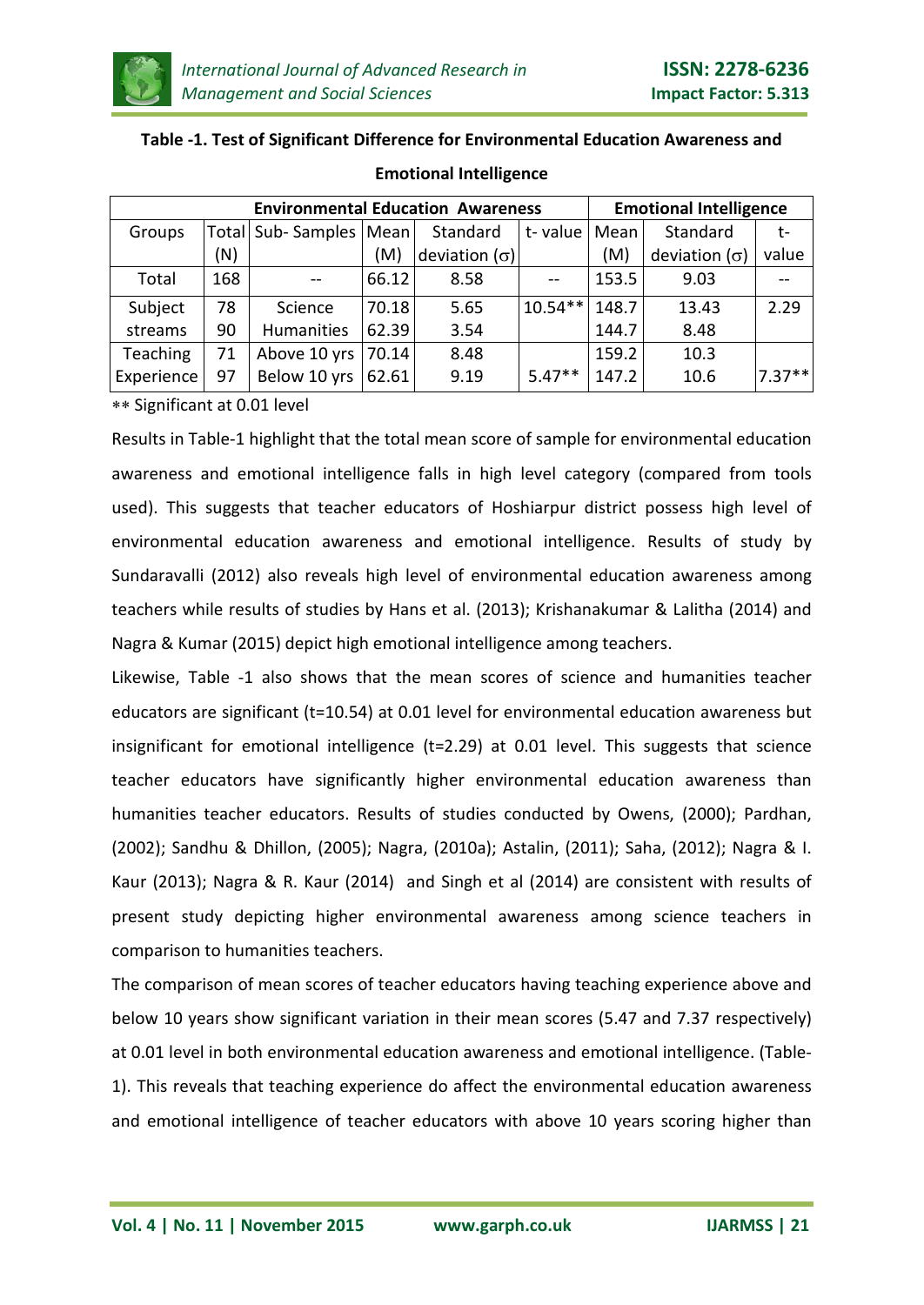

below 10 years. Studies of Owens, (2000) and Sundaravalli (2012) also revealed similar results regarding environmental awareness.

## **Table- 2. Coefficient of Correlation between Environmental Education Awareness and**

**Emotional intelligence of Elementary School Teachers**

| Variable (N=200)              |       |
|-------------------------------|-------|
| Environmental                 |       |
| <b>Education Awareness</b>    | 0.016 |
| <b>Emotional Intelligence</b> |       |

The coefficient of correlation (r) between environmental education awareness and emotional intelligence for the total sample (N=168) was found to be insignificant (Table 2). Therefore, the two variables are functionally not related. Results of Sharma (2014) also reveal similar results.

# **EDUCATIONAL IMPLICATIONS**

Teacher training institutes play an important role in training the teachers according to the changing scenario. To prevent the environment from degradation it is imperative that teacher educators must have ample knowledge about the environmental concepts, related issues and the ways of improving the already degrading environment for future use. To great extent the emotional intelligence of the teachers can help them in achieving the goal of environmental preservation and conservation. Teacher training institutes can modify their curriculum to enhance their environmental awareness as well as emotional intelligence so that teachers being trained under the guidance of teacher educators can act suitably to prevent the environment for sustainable development.

## **REFERENCES**

- 1. Astalin, P. K. (2011). A study of environmental awareness among higher secondary students and some educational factors affecting it. *ZENITH International Journal of Multidisciplinary Research*, 1 (7), 90-101.
- 2. Duckitt, J. & Linda, D.C. (2006). A cross cultural study of environmental motive concerns and their implications for pro-environmental behaviour. *Environment and Behavior*, 38(6), 745-767.
- 3. Edannur. S. (2010). Emotional intelligence of teacher educators. *International Journal of Education Science*, 2(2), 115-121.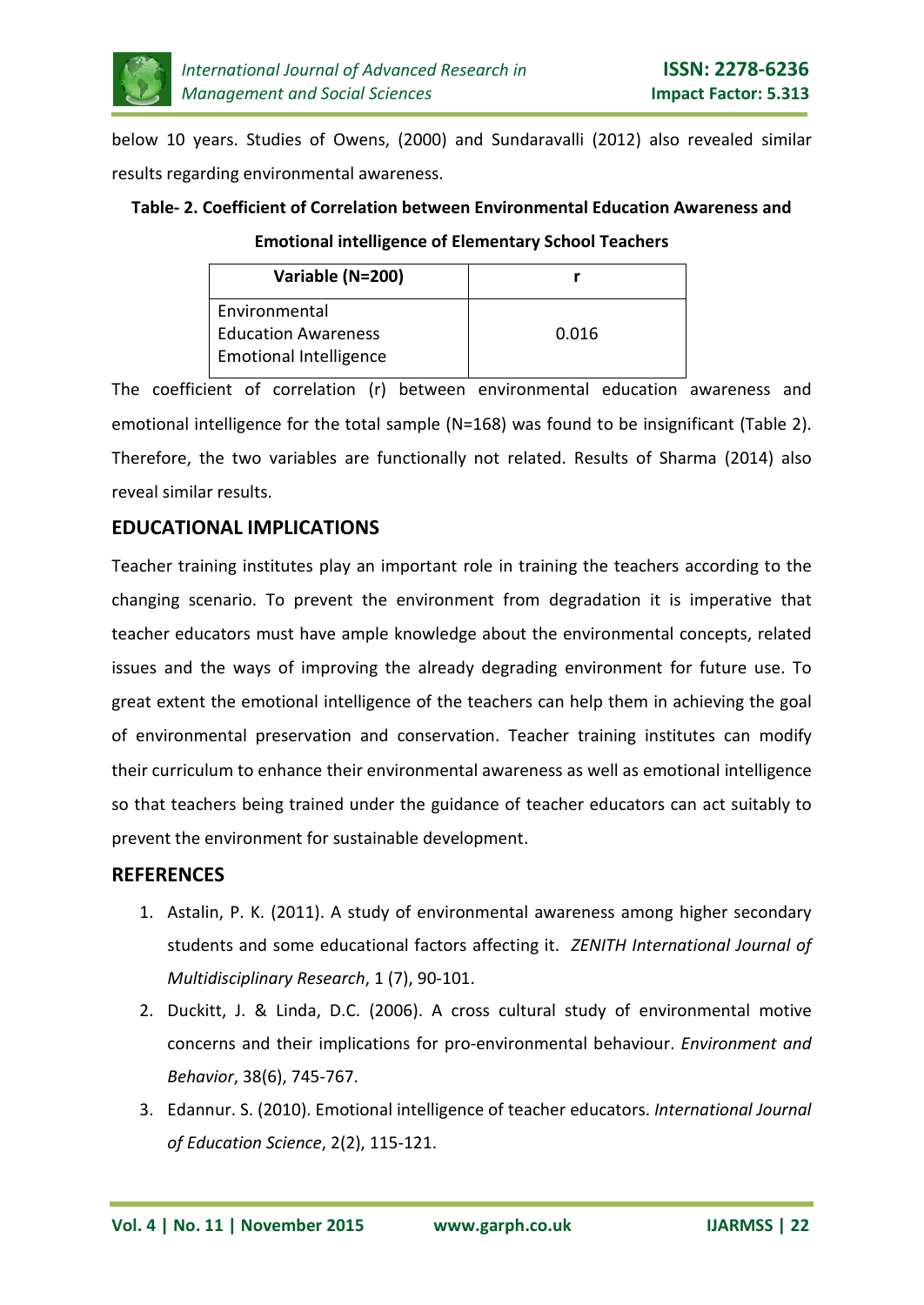

- 4. Hans, A. Mubeen, S.A. and Ali Rabani, R. S. S. (2013). A Study on emotional intelligence among teachers in Muscat*. International Journal of Application or Innovation in Engineering and Management, 02(7), 359-361.*
- 5. Hyde, A., Pethe, S. & Dhar, U. (2002). *Emotional Intelligence Scale*. Vedant Publications, Lucknow.
- 6. Krishnakumar, R & Lalitha, S. 2014. A study on emotional intelligence and occupational stress. *International Journal of Multidisciplinary and Current Research***,** 2, 633-636.
- 7. Larijani, M. (2010). Assessment of environmental awareness among higher primary school teachers. *Journal of Human Ecology*, 31(2), 121-124.
- 8. Mohmoudi, A. (2011). Emotional intelligence among the B.Ed teachers trainees*. International Conference on Humanities, Society and Culture.* 11 (20), 302-305.
- 9. Nagra, V. (2010a). Environmental education awareness among school teachers. *The Environmentalist,* 30 (2), 153-162.
- 10. Nagra, V. (2010b). *Environmental Education Awareness Test*. Agra, India: National Psychological Corporation.
- 11. Nagra, V. & Singh, S. (2013). Environmental education awareness among senior secondary school teachers. *International Journal of Behavioral Social and Movement Sciences,* 2(1), 242-251.
- 12. Nagra, V. and Kaur, I. (2013).Environmental education awareness and attitude among elementary school teachers. *International Journal of Social Science,* 2(2), 107- 119.
- 13. Nagra, V. and Kaur, K. (2013). Environmental education awareness among upper primary school teachers. *Indian Streams Research Journal*, 3(7), 1-4.
- 14. Nagra, V. and Kaur, R. (2014). Environmental education awareness and ecological behaviour of school teachers. *Asian Journal of Multidisciplinary Studies*, 2(11), 36- 43.
- 15. Nagra, V. and Kumar, A. (2015). Occupational stress and emotional intelligence of government secondary school teachers. *International Journal of Scientific Research*, 4(11).
- 16. Owens, M.A. (2000). The environmental literacy of urban middle school teachers. *Dissertation Abstract International*, 61(4), 4314-A.